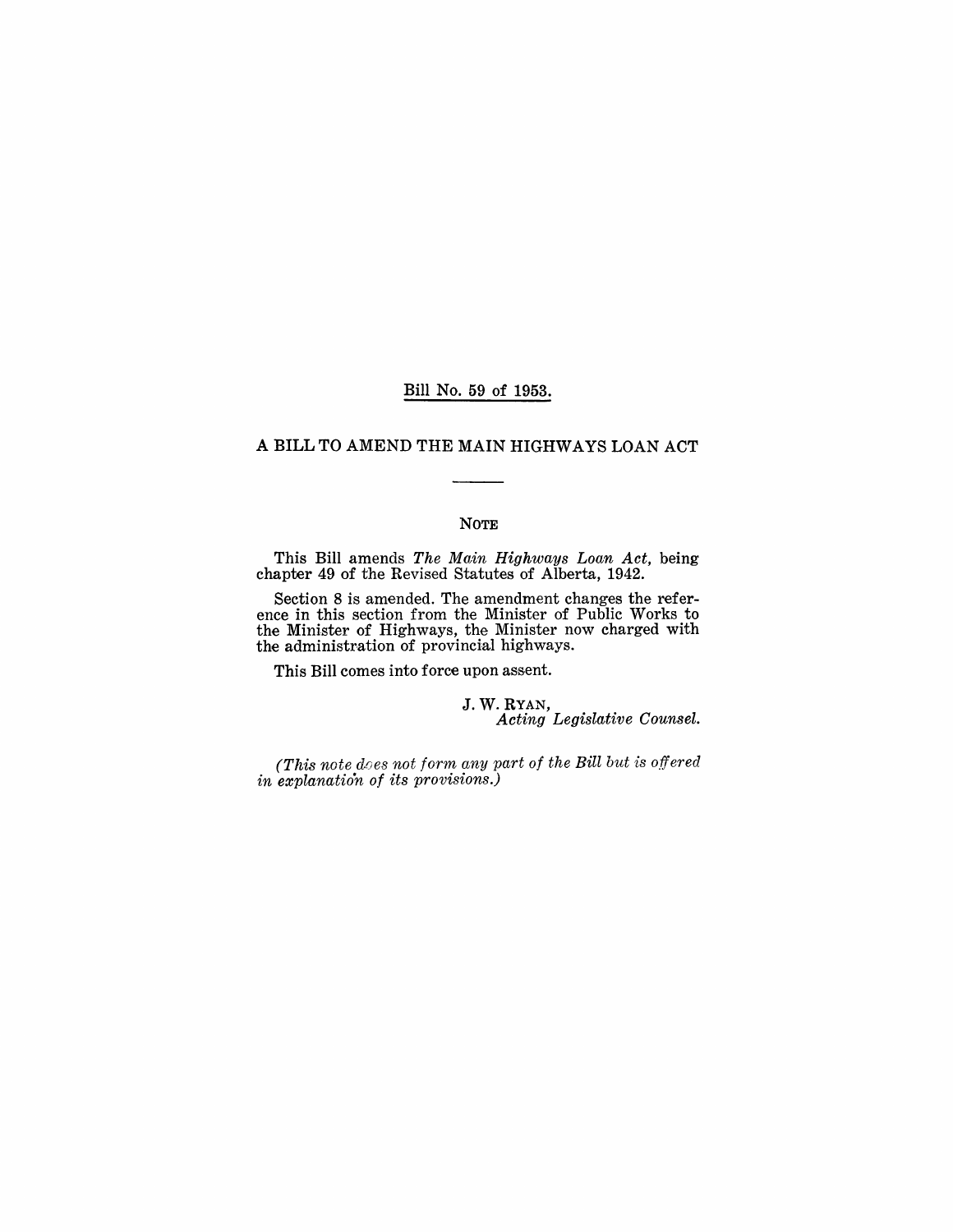# **BILL**

# No. 59 of 1953.

#### An Act to amend The Main Highways Loan Act.

# *( Assented to* , 1953)

HER MAJESTY, by and with the advice and consent of the Legislative Assembly of the Province of Alberta, enacts as follows:

1.. *The Main Highways Loan Act,* being chapter 49 of the Revised Statutes of Alberta, 1942, is hereby amended.

**2.** Section 8 is amended by striking out the words "Public section s Works" and by substituting the word "Highways". The amended

**3.** This Act comes into force on the day upon which it is  $_{\text{coming}}$ assented to. **into force**